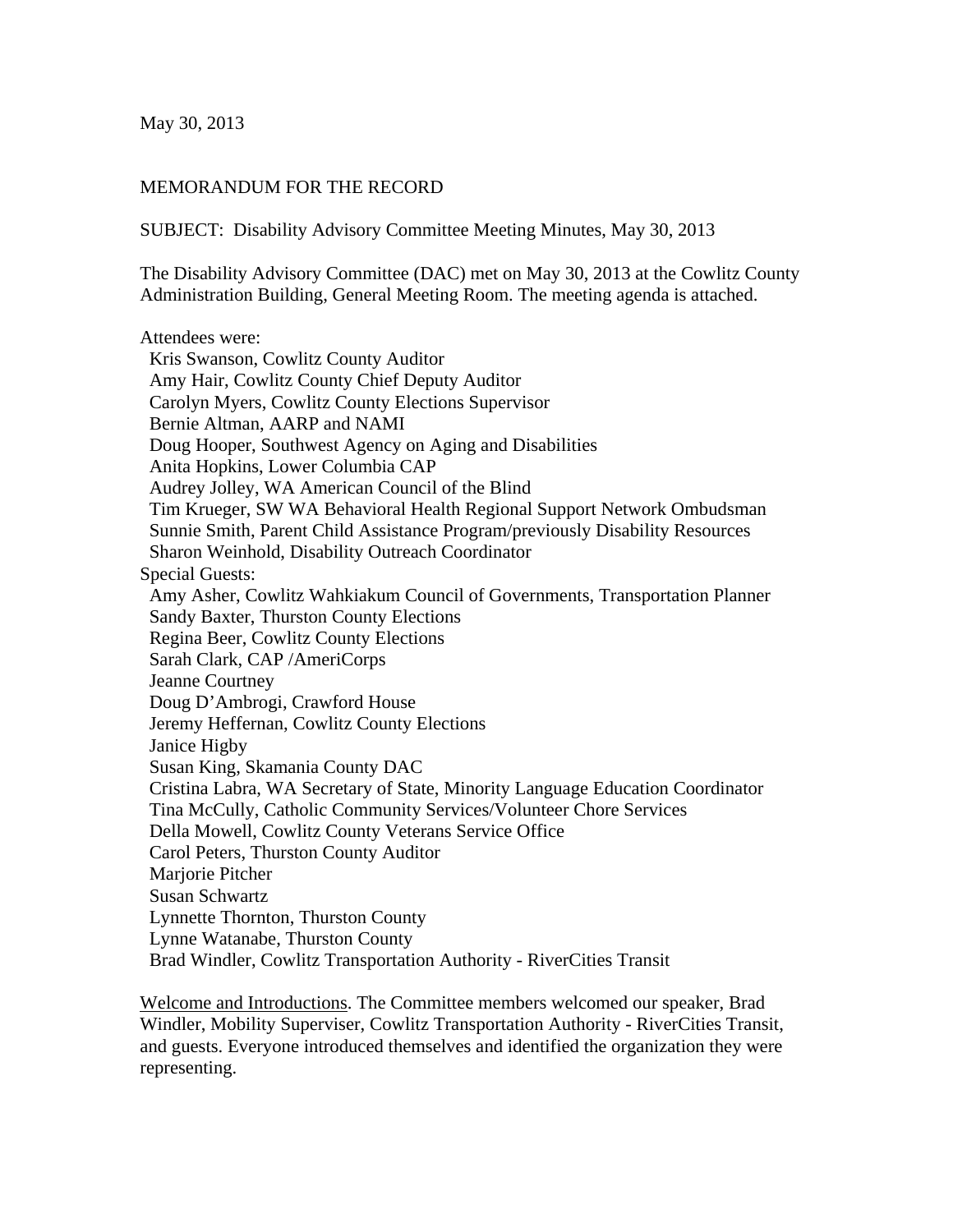## Presentation/Discussion.

Transportation is a barrier to voting for some seniors and persons with disabilities. Brad was invited to discuss: transit service changes under consideration or underway, how the system changes link to the overall transit system, e.g., interface with other transit providers that service Cowlitz County and neighboring counties, and plans to serve the aging population and persons with disabilities.

Brad referenced the 2004 increase in sales tax from .1 cent to .3 cent (3 cents on every \$10) for transit and the 2008 Transit Enhancement Plan. He said there were major changes to the Cowlitz County transit system in 2012. There was a complete management change and the system was renamed from Community Urban Bus Services (CUBS) to RiverCities Transit System. These were the first major changes since the early 1990's. As a result, the Cowlitz transportation system is behind other systems. Investments are being made for improvements. The system is being rebranded. The buses were repainted and 5 new buses are on order. A new website is being developed.

Paratransit services are offered in accordance with the requirements of the Americans with Disabilities Act (ADA) for those who live within  $\frac{3}{4}$  mile from the fixed route system and are functionally unable to use the fixed route system. To qualify, individuals must submit an application and be certified as being unable to use the regular services. In the past, applicants were approved pretty much without question. The fees to use the paratransit services are \$.60/ride, \$1.20/day and \$5/month. The statewide average cost of a paratransit ride is \$35; the cost in Cowlitz County is about \$18. The cost for a fixed route ride is \$4. A new application form has been developed for use. It is more rigorous, 9 pages long. An interview and professional verification are now part of the application process. The form can be downloaded from the agency website or a hard copy can be sent. Assistance is available to help complete the form

Fixed route services will be changed in the fall to reduce overlap and reflect the addition of buses. Service will increase to every 30 minutes on several routes during the peak times. Also, the stop time at the transit center will be reduced from 10 minutes to 5. The new buses will be kneeling buses with flush windows. An express route was added in April that travels from Herron Point to the Kelso Mall, stopping only at the Civic Center and the Train Station in Kelso.

An "intelligent transportation system" has been purchased and will be added to the buses. It has 4 features to assist people who are visual or hearing impaired or others who are unfamiliar with the area. 1- It will announce the stops; 2- When the bus stops at a bus stop, it will announce the route # and name of the route; 3- The website will include real time information about the routes and arrival times, and show the buses moving along the routes; 4- The route information and location of the buses will be available on a smart phone app. The new system also will improve ADA compliance, allow more efficient bus scheduling and enhance data gathering, analysis and reporting capabilities.

A goal is to increase ridership. One effort is to adjust the stop times at the high schools to school start and end times. Another is to provide blanket access for staff and students at LCC. Starting service  $\frac{1}{2}$  hour earlier, at 6:30AM, will serve people going to work better.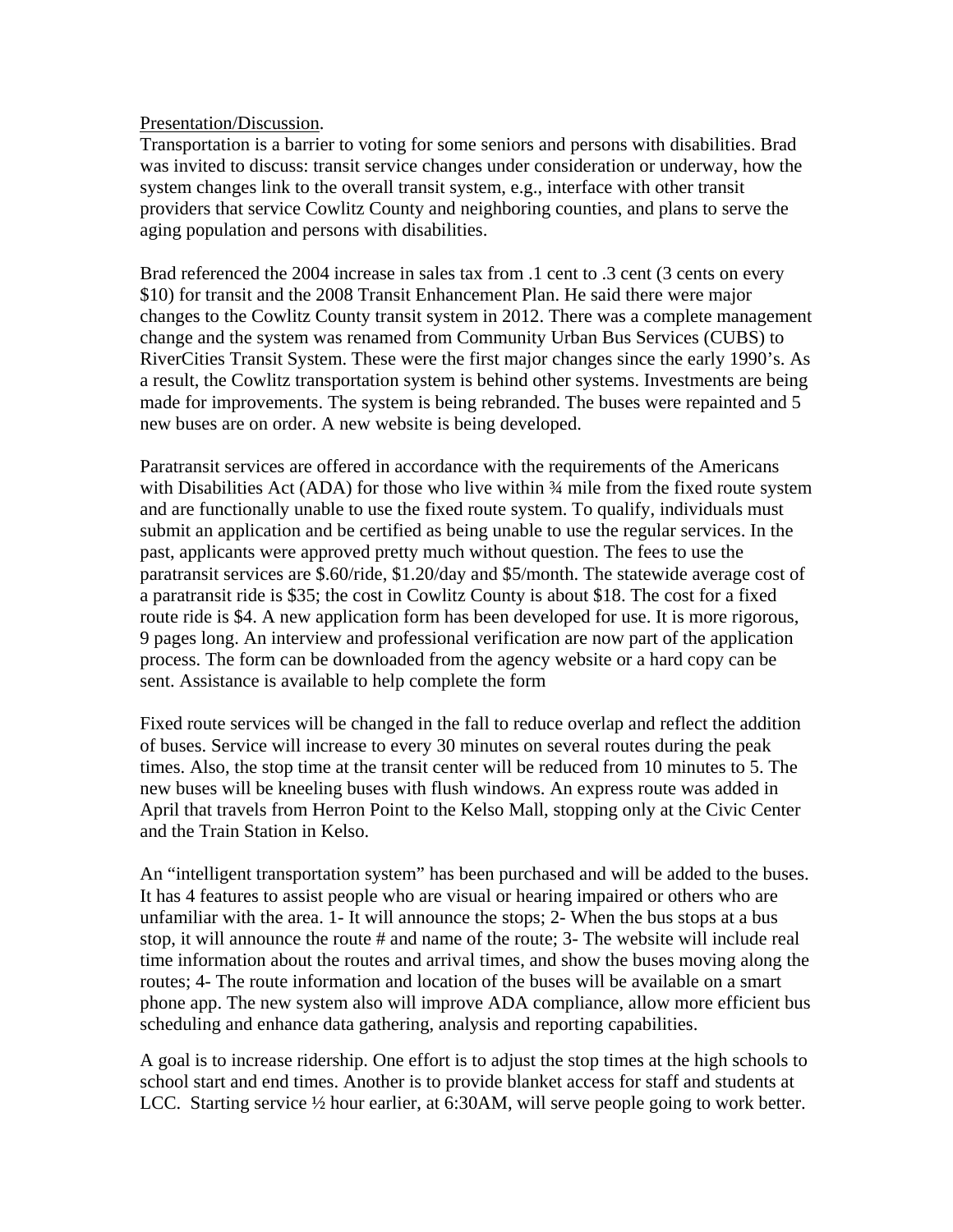The buses will connect to the Train Station, Columbia County Rider, Wahkiakum on the Move, and Lower Columbia CAP buses.

Brad brought information -- the new paratransit service application form, new transit routes, transit plan, and comment/input form -- and offered them to the attendees. He invited questions.

Question: Will assistance to complete the paratransit application be provided for seniors or persons with disabilities who do not drive and may need help completing the form? Answer: People can call the Transit Center and someone will walk them through the form or Brad will go to the person's house to assist.

Question: Will training be available to organization staffs who serve seniors and persons with disabilities so they can help people complete the form? Answer: We would welcome the opportunity to train people at agencies.

Question: Will buses continue to stop at Fred Meyer? Answer: No. Traffic at Fred Meyer causes delays. The bus will stop on the street by Fred Meyer.

Question: Does the new plan include Sunday service? Evening service? Answer: Not at this time. Though, it may be considered in the future.

Brad said there is an ongoing Public Outreach Process with meetings on the  $2<sup>nd</sup>$ Wednesday of every month. He encourages input either at the meeting or the comment/input form.

The attendees expressed their appreciation for a very informative and interesting presentation.

New Signage. Carolyn reported on the status of the way finding signage that was discussed at the February DAC meeting. The request for grant funding (\$38K) was submitted in the last grant cycle. The Secretary of State's Office may be willing to pay a portion of the cost, possibly up to a third (first floor), but it is unlikely they will agree to fund the entire cost of the signage. The request is still on the table, but it is a longshot to get full approval.

Legislative Changes Related to Elections. Sharon addressed several changes to Elections that occurred during the 2013 legislative cycle. First, a change was made on the races that appear in the Primary. Nonpartisan elections only have a primary if three or more candidates file. Partisan elections always have a Primary. Second, Judicial and Office of the Superintendent of Public Instruction races will no longer be decided in the Primary. Third, a specific statement regarding the Public Disclosure commission must be printed either on the ballot or on both the ballot envelope and elsewhere in the ballot package. The statement must also be printed in the state voters' pamphlet. The goal is to make voters aware of people and organizations that donated to state and local candidates and